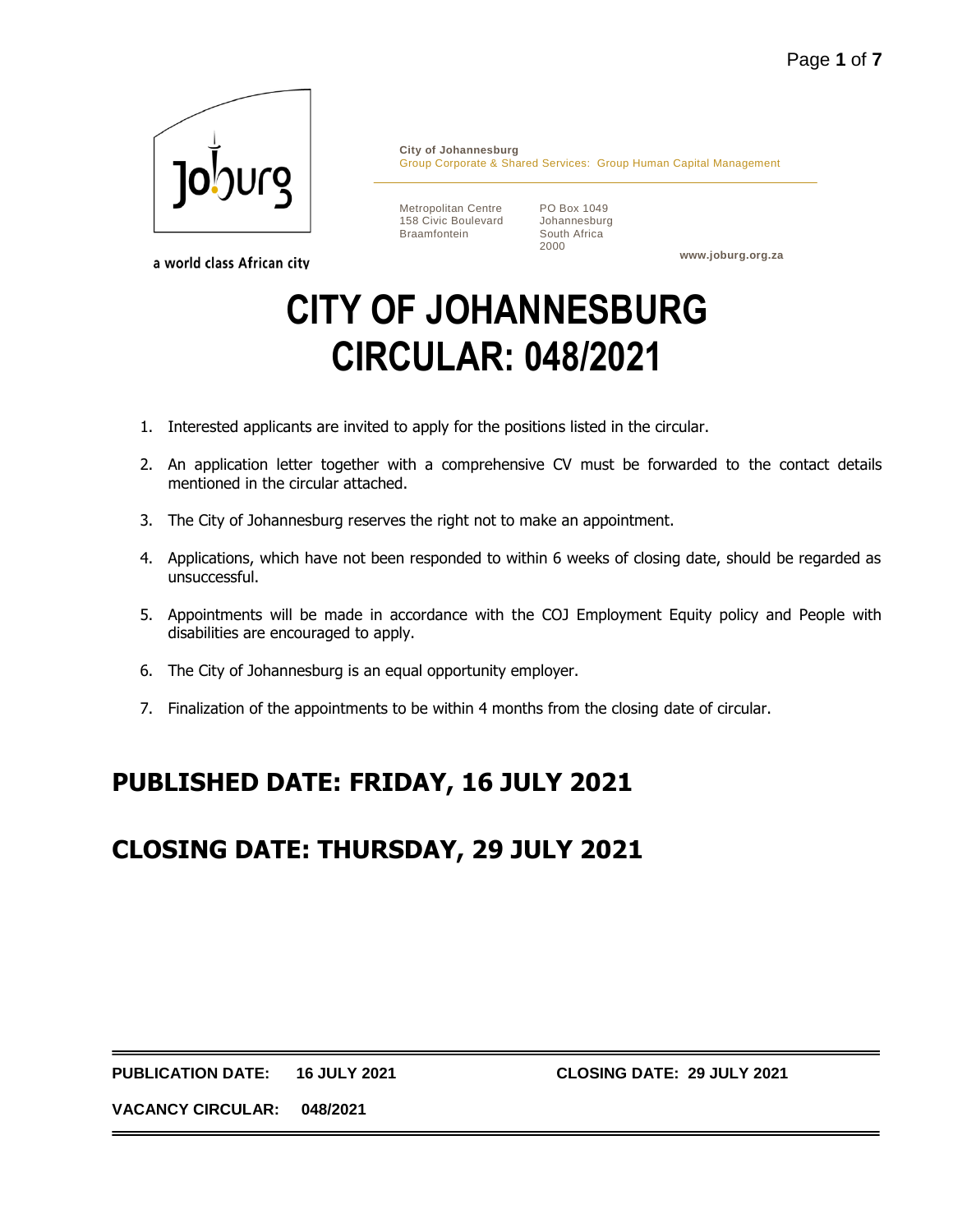### **PERMANENT POSITIONS**

#### **This Vacancy is open to External Applicants AND Employees of the City of Johannesburg**

*1.* **Department:** Legislature **Branch: Legislative and Oversight Designation: Messenger Salary Range:** R10 553.63 pm (basic salary excluding benefits)

#### **Appointment Requirements**

- Grade 10;
- 1 years or unless the incumbent can demonstrate the ability to carry out the duties of the post.

**Primary Function**: Pick up and deliver documents and parcels/packages for Council and Committee Services section so that items reach their destination within the stipulated time.

**Key Performance Areas:** Ensure Councilors and Officials receive documents in time. Accurate record of deliveries is kept. Provide office assistance.

**Leading Competencies:** Basic duties of the post.

**Core Competencies:** Ability to work within the team. Ability to communicate well.

*This is an employment equity targeted position and preference will be given to Colored/Indian/White Males, African/Colored/Indian/White Females, CoJ Interns, including People with Disabilities.*

| <b>Contact Person:</b> | Sharon Gardner/Violet Sidaki |
|------------------------|------------------------------|
| Tel No:                | $(011)$ 407 6294/6814        |
| Workplace:             | Metro Centre                 |

All applications will be through the website using this link:

**<https://share.hsforms.com/1FjjQ-Mb0SZCqhJrVlqma2g469tl>**

Or visit [www.joburg.org.za](http://www.joburg.org.za/) and click on Vacancies.

**PUBLICATION DATE: 16 JULY 2021 CLOSING DATE: 29 JULY 2021**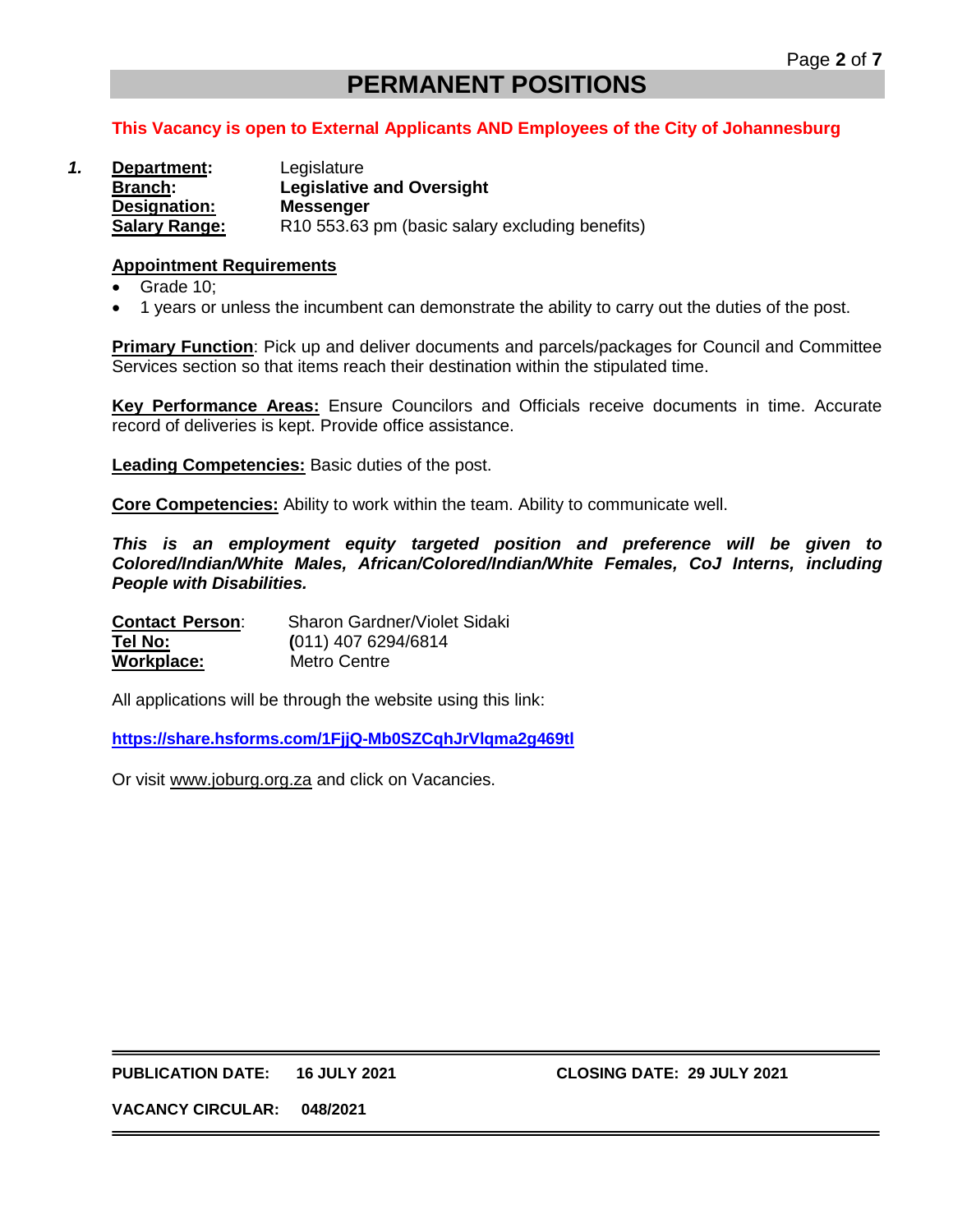| 2. | Department:          | Legislature                                                 |
|----|----------------------|-------------------------------------------------------------|
|    | <b>Branch:</b>       | <b>Legislative and Oversight</b>                            |
|    | Designation:         | <b>Administration Assistant</b>                             |
|    | <b>Salary Range:</b> | R <sub>15</sub> 130.73 pm (basic salary excluding benefits) |

- Matric/Grade 12 (NQF level 4)
- 1 year experience or unless the incumbent demonstrates the ability to perform the duties of the post.

**Primary Function**: To provide efficient and effective administration support so that all Council & Committee document are processed, and printed documents are received. Provide assistance with electronic equipment in council chamber and distribution photocopy of documents during council and committee meetings.

**Key Performance Areas:** Provide administration support for Council & 18 Section 79 committees meetings. Provide Logistical support. Record keeping of council and committee documents. Assist in queries from departments regarding decisions and submissions of items in agendas.

**Leading Competencies:** Basic duties of the post.

**Core Competencies:** Ability to communicate well. Ability to work within the team.

. *This is an employment equity targeted position and preference will be given to African/Colored/Indian/White Males, African/Indian/White Females, CoJ Interns, including People with Disabilities.*

| <b>Contact Person:</b> | Sharon Gardner/Violet Sidaki |
|------------------------|------------------------------|
| Tel No:                | $(011)$ 407 6294/6814        |
| Workplace:             | Metro Centre                 |

All applications will be through the website using this link:

<https://share.hsforms.com/1Qbd5tAQbT2SKnBpjQh3PHQ469tl>

Or visit [www.joburg.org.za](http://www.joburg.org.za/) and click on Vacancies.

**PUBLICATION DATE: 16 JULY 2021 CLOSING DATE: 29 JULY 2021**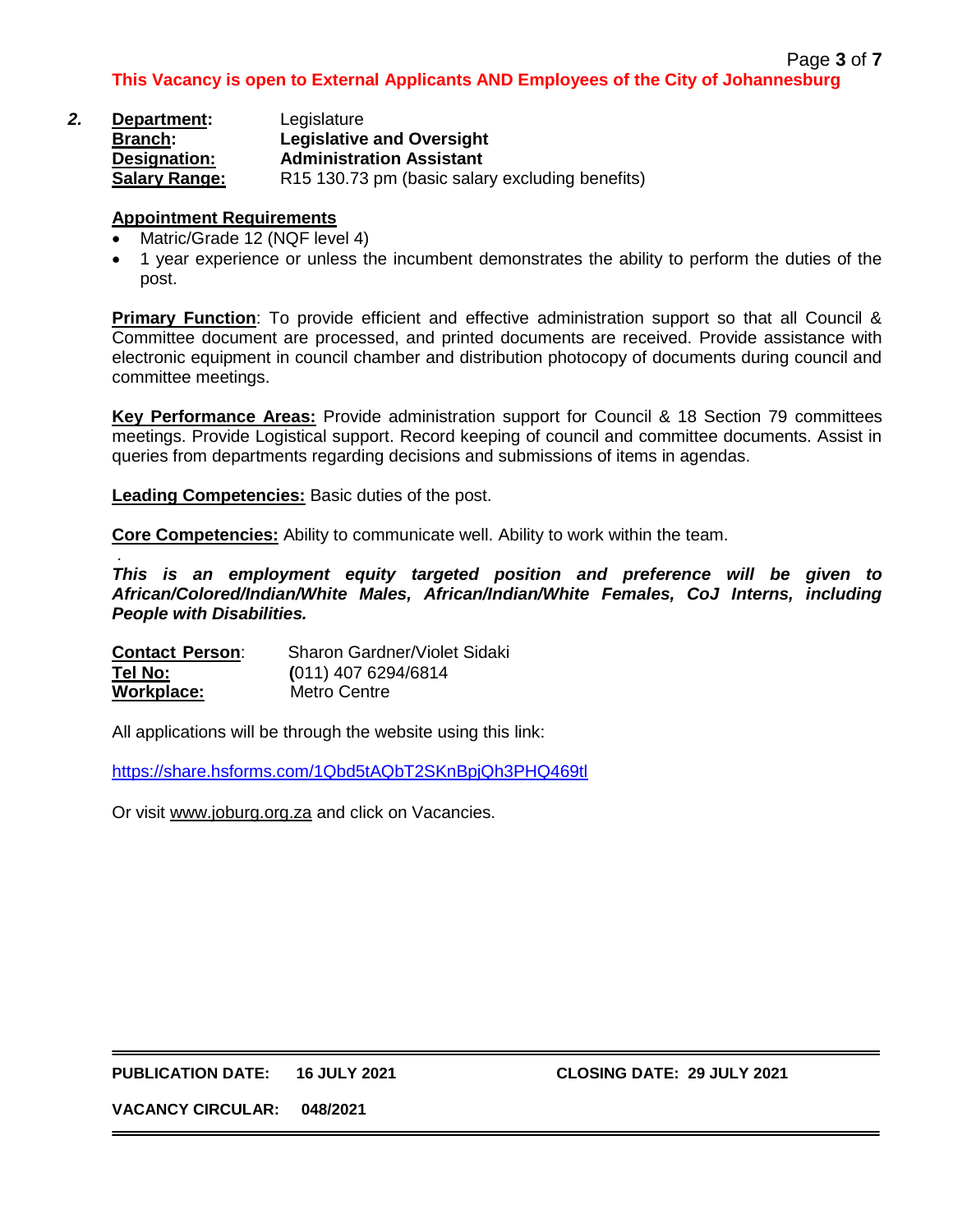| 3. | Department:          | Legislature                                     |
|----|----------------------|-------------------------------------------------|
|    | <b>Branch:</b>       | <b>Legislative and Oversight</b>                |
|    | Designation:         | <b>Senior Secretary</b>                         |
|    | <b>Salary Range:</b> | R17 002.07 pm (basic salary excluding benefits) |

- Matric certificate
- Secretarial certificate (NQF Level 4) or any other relevant or equivalent qualification and experience and/or unless the incumbent can demonstrate the ability to perform the duties of the post.
- Minimum 1 years' related work experience or unless the incumbent can demonstrate the ability to perform the duties of the post

**Primary Function**: Provide administrative and secretarial support services to the Deputy Director: Council & Committees so that efficient and effective administration is provided within the required policies and procedures.

**Key Performance Areas:** Provide general office administration to the Deputy Director and Councill & Committee Sub Directorate. Provide administrative support to the Unit. Manage documents in the Office of the Deputy Director

**Leading Competencies:** Good Governance.

**Core Competencies:** Computer Literacy (Microsoft Word and Excel). Good communication. Ability to prioritise and plan effectively. Time management. Coordinating

*This is an employment equity targeted position and preference will be given to African/Colored/Indian/White Males, African/Indian/White Females, including People with Disabilities.*

**Contact Person**: Sharon Gardner/Violet Sidaki **Tel No: (**011) 407 6294/6814 **Workplace:** Metro Centre

All applications will be through the website using this link:

<https://share.hsforms.com/1FFHlQDcJSQGjo7AvlMJMaw469tl>

Or visit [www.joburg.org.za](http://www.joburg.org.za/) and click on Vacancies.

#### **PUBLICATION DATE: 16 JULY 2021 CLOSING DATE: 29 JULY 2021**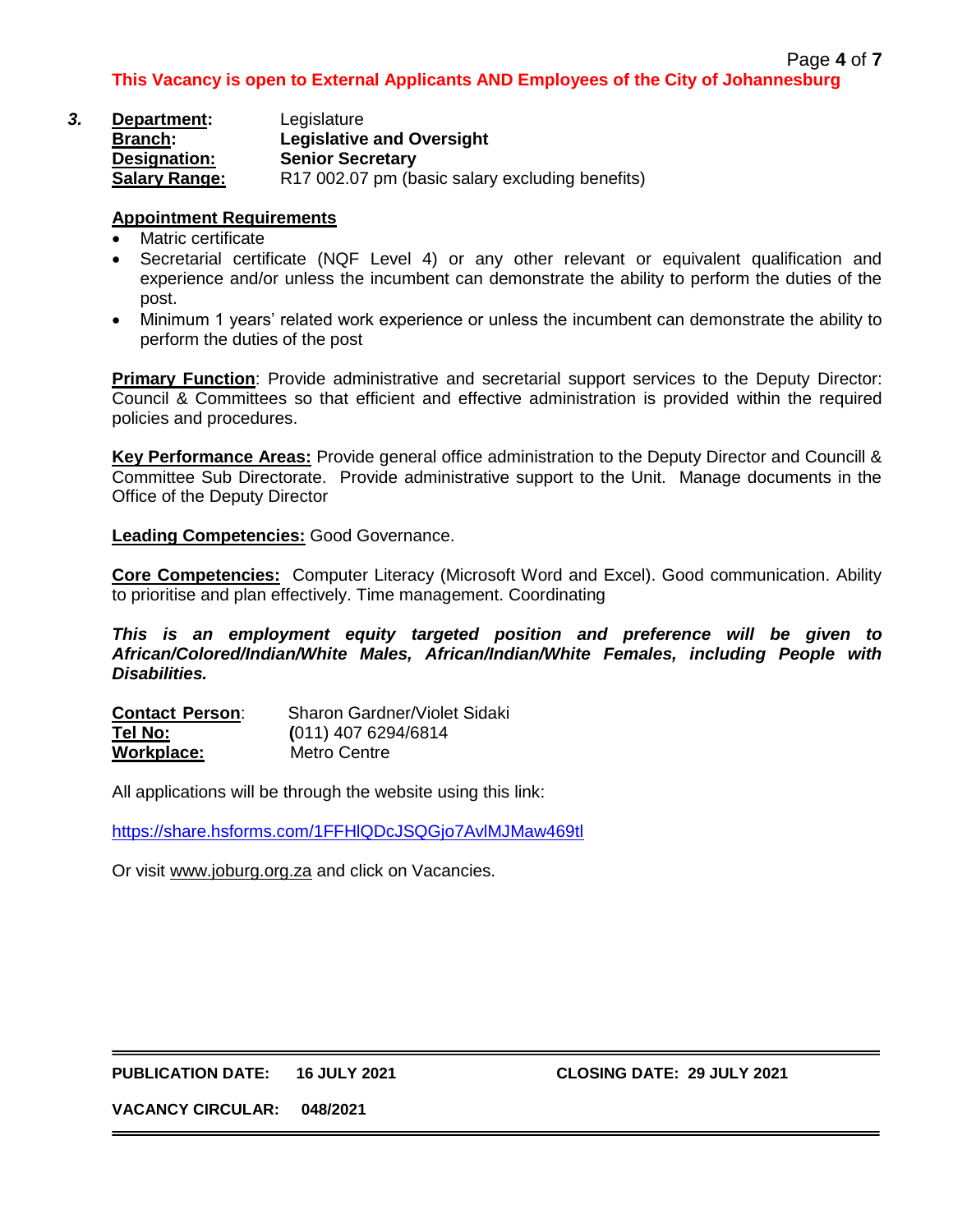| 4. | Department:          | Legislature                                  |
|----|----------------------|----------------------------------------------|
|    | <b>Branch:</b>       | <b>Legislative and Oversight</b>             |
|    | Designation:         | <b>Manager: Petitions</b>                    |
|    | <b>Salary Range:</b> | R39 055.92 (Basic salary excluding benefits) |

- Matric certificate
- Bachelor's Degree in Public Administration or equivalent qualification and/or experience in Public Sector/Local Government Processes and Political environment/NQF Level 7
- A driver's license for a normal passenger vehicle
- Minimum of 5 years' managerial experience

**Primary Function**: To provide effective management of the staff to ensure the implementation of the procedural requirements of the petitions process in line City's Petitions Policy and to manage the liaison with both internal and external stakeholders such as the Gauteng Provincial Legislature on process of petitions.

**Key Performance Areas**: Monitoring daily activities of the staff so that they meet the procedural requirements set in the Petitions Policy. To liaise with relevant internal and external stakeholders on progress of petitions. Manage the general staff activities. Manage the daily staff activities. Manage the vertical and horizontal alignment of petitions through strengthening the petitions value chain. Manage all financial aspects of the Petitions Committee and Petitions Unit, Including asset management of the support stuff. Prepare and manage the annual operating budget of Unit. Motivate budget of the Unit and Committee to the Assistant Director: Petitions for approval. Manage all staff in the Petitions Unit.

**Leading Competencies:** Knowledge of the petitions process in Local, Provincial or National Government. Knowledge of Legislation applicable to petitions system. Knowledge and Interpretation of the Standing Rules and Orders of Council.

**Core Competencies:** Computer Literacy (Microsoft Word and Excel). Good communication skills. Time management. Ability to prioritize and plan effectively. Managerial skills. Coordinating skills.

*This is an employment equity targeted position and preference will be given to African/White Males, African/White Females, including People with Disabilities.*

| <b>Contact Person:</b> | Sharon Gardner/Violet Sidaki |
|------------------------|------------------------------|
| Tel No:                | $(011)$ 407 6294/6814        |
| Workplace:             | Metro Centre                 |

All applications will be through the website using this link:

<https://share.hsforms.com/1pdbI5ixOSeOV65TDEC791g469tl>

Or visit [www.joburg.org.za](http://www.joburg.org.za/) and click on Vacancies.

**PUBLICATION DATE: 16 JULY 2021 CLOSING DATE: 29 JULY 2021**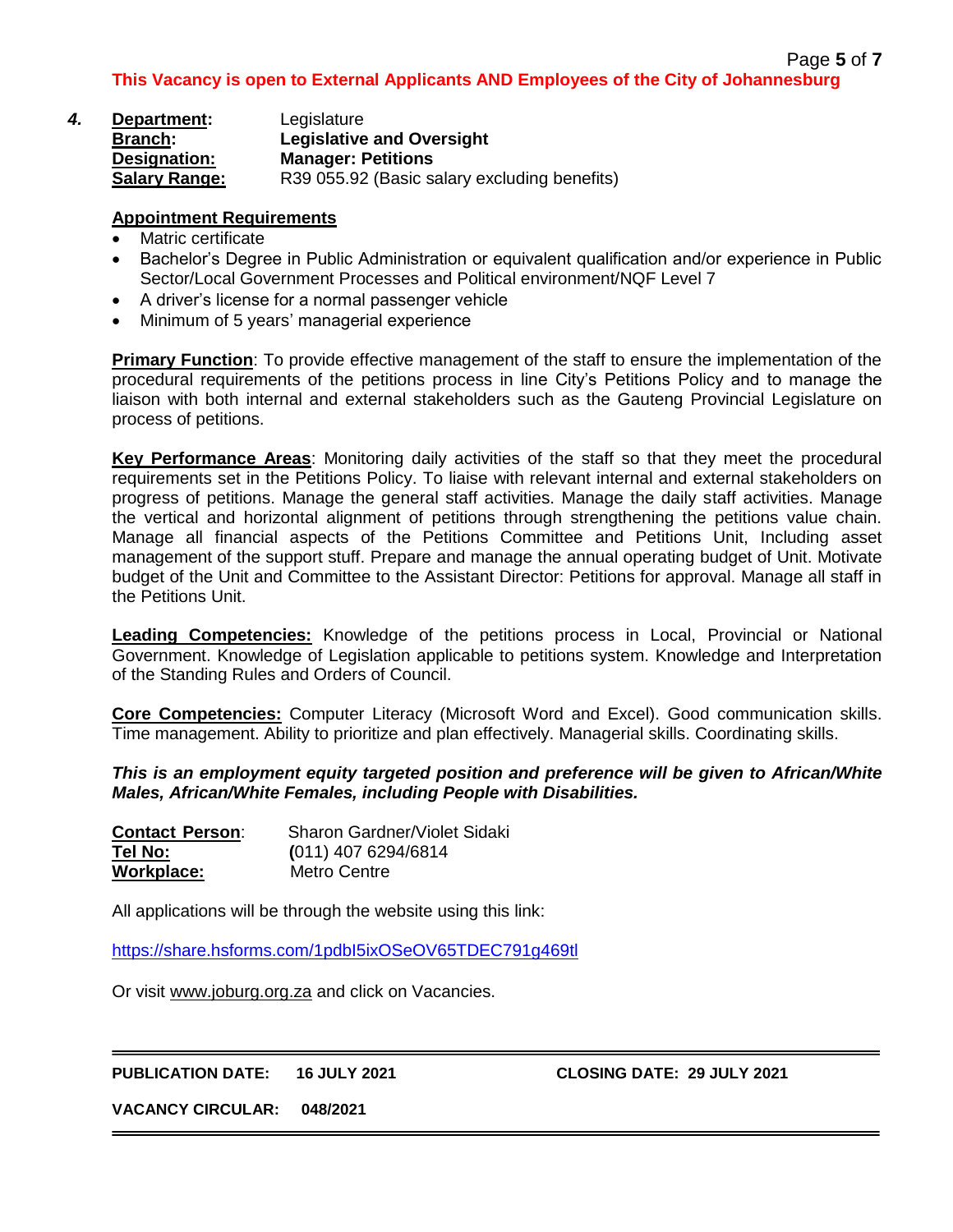| 5. | Department:          | Legislature                                     |
|----|----------------------|-------------------------------------------------|
|    | <b>Branch:</b>       | <b>Legislative and Oversight</b>                |
|    | Designation:         | <b>Assistant Director: Council</b>              |
|    | <b>Salary Range:</b> | R43 684.21 pm (basic salary excluding benefits) |

- Degree in or NQF Level 7 in Public Administration, Political Science, Business Administration, Social Sciences, Governance or Management Sciences or any other equivalent and related qualification
- Minimum 6 years of experience in Local Government or Political Environment.
- 6-8 years' experience preferred in leadership/management, of which 4 years must be at middle management level or above

**Primary Function**: To manage the cluster of committees and council in reaching the strategic, operational and functional obligations. To assist the Legislature and executive management team in achieving the strategic objectives, financial obligations and operational requirements of the directorate and unit.

**Key Performance Areas:** Overseeing, reporting and managing the cluster of allocated committees and council in the achievement of the operational goals of each committee and Council. Manage all financial aspects of the cluster of committees and council including asset management of the support staff of the relevant cluster of committees and Council. Prepare and manage the annual operating budget of Council and the cluster of Section 79 committees. Motivate budget and budget amendments to the Deputy Director Council and Committees for approval. Manage all staff related to Council and the cluster of committees, inclusive of leave management, asset management, attendance and discipline management. Procedural support to the Council and Committee Support Staff and Chairpersons of the Portfolio and Standing Committees. Providing reports to and from management, Council and the cluster of committees; providing management support to the department and cluster of committees.

**Leading Competencies:** Understanding of local government environment and functioning. Understanding of MFMA, PAIA, Municipal Structures & Systems Acts and Standing Rules and Orders of Council.

**Core Competencies:** Computer Literacy (all Microsoft programs). Presentation skills. Time management. Organisational planning. Communication and writing skills. Project management.

*This is an employment equity targeted position and preference will be given to African/White Males, African/White Females, including People with Disabilities.*

| <b>Contact Person:</b> | Sharon Gardner/Violet Sidaki |
|------------------------|------------------------------|
| Tel No:                | $(011)$ 407 6294/6814        |
| Workplace:             | Metro Centre                 |

All applications will be through the website using this link: <https://share.hsforms.com/1KcndFYavRuy-8QENa2gMaA469tl> Or visit [www.joburg.org.za](http://www.joburg.org.za/) and click on Vacancies.

**PUBLICATION DATE: 16 JULY 2021 CLOSING DATE: 29 JULY 2021**